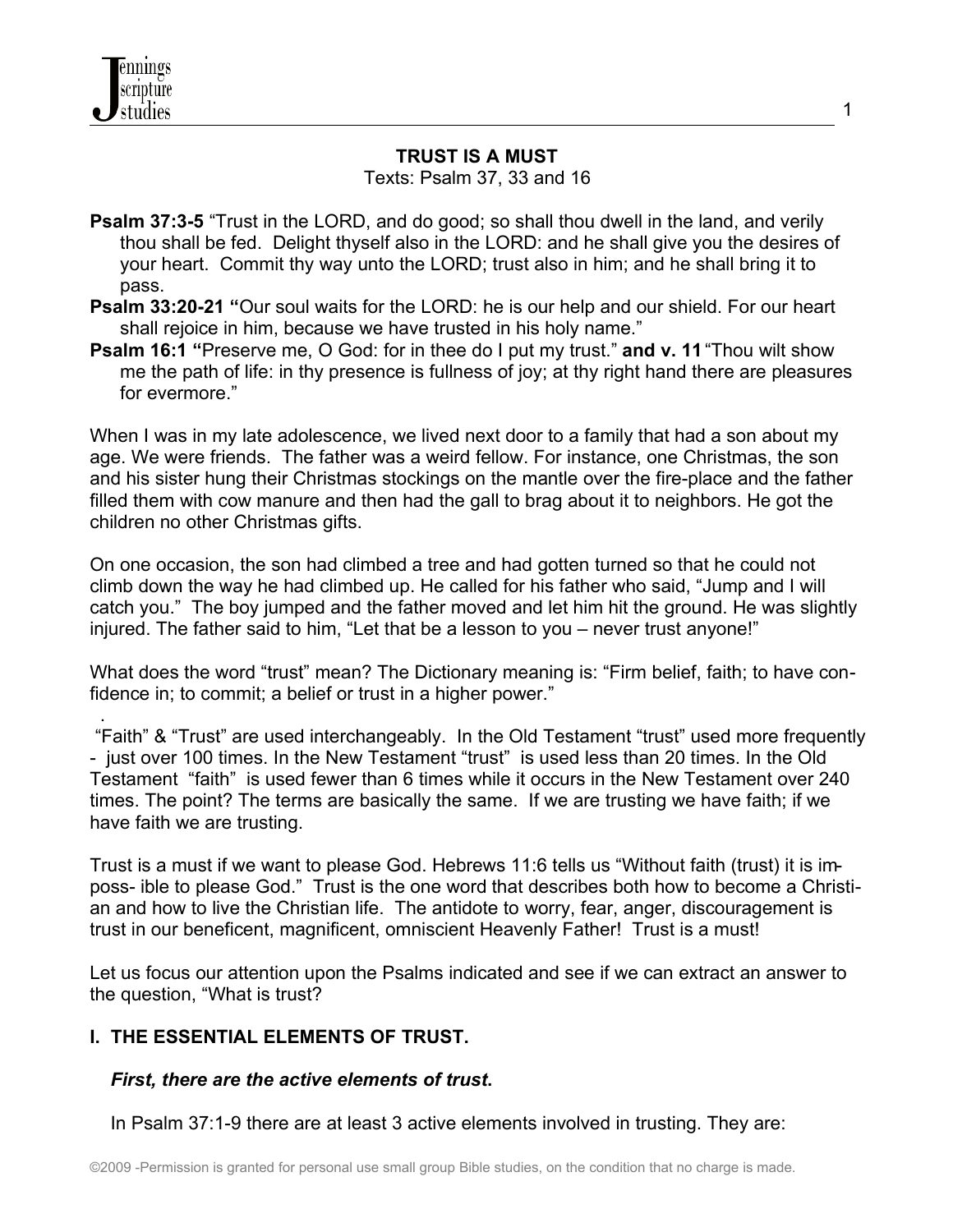A. v.3 The Element Of Trusting: "Trust in the LORD, and do good…..";

We must actively, purposefully, willingly and consciously put our trust in the Lord.

B. v.4 The Element Of Delighting: "Delight thyself also in the LORD….";

Trusting the God Who is in control of time past, present and future is the joyous state that the Lord desires for His children. The fruit of trusting in the Lord is a delightful experience indeed.

C. v**.**5 The Element Of Committing: "Commit thy way unto the LORD; trust also in him; and he shall bring it to pass." The key to trusting and delighting is in committing oneself and all of life's vicissitudes, fluctuations and fortunes to the Lord Who is "able to do exceeding, abundantly above all that we ask or think." (Eph. 3:20)

### *Second, there are the anatomical elements of trust.*

Various parts of our anatomy are involved when we choose to trust God:

- A. There Is The Intellect. Trust/faith is based upon credible information; that truth information is the Word of God. - "Faith comes by hearing the Word of God." (Rom. 10:17) That involves the intellect. Trust/faith is not a leap in the dark. Bible trust/faith is predicated upon what God says that we comprehend with our intellect.
- B. There Is The Will. Having heard the Word of God the trusting soul wills to put trust in the Heard Word. When Jesus confronted the infirm man at the pool of Bethesda He asked him, "Will you be made whole?" That is, "do you will to be made whole?" One cannot be forced, against their will, to trust God.
- C. There Are The Emotions. We are emotional beings and God made us so. The emotions are involved in trusting when we sense our need to trust; when we desire to trust; when we comprehend the results of not trusting; when we are aware of the Holy Spirit's promptings to trust the Lord.

Proverbs 3:5-6 touches upon all the essential elements of trusting: "Trust in the LORD with all your heart, and lean not on your own understanding; In all your ways acknowledge Him, and He shall direct your paths."

# **II. THE EVIDENTIAL ELEMENTS OF TRUST**

The evidences that one is trusting our God with Whom "nothing shall be impossible" (Luke 1:37) should be character changing, spirit altering and life impacting. We need, therefore, to examine ourselves to see if there are the basic evidences that we are truly, totally trusting God.

Psalm 33:20-21 contains several benefits that the trusting person should evidence: v.20 "Our soul waits for the LORD; He is our help and our shield. For our heart shall rejoice in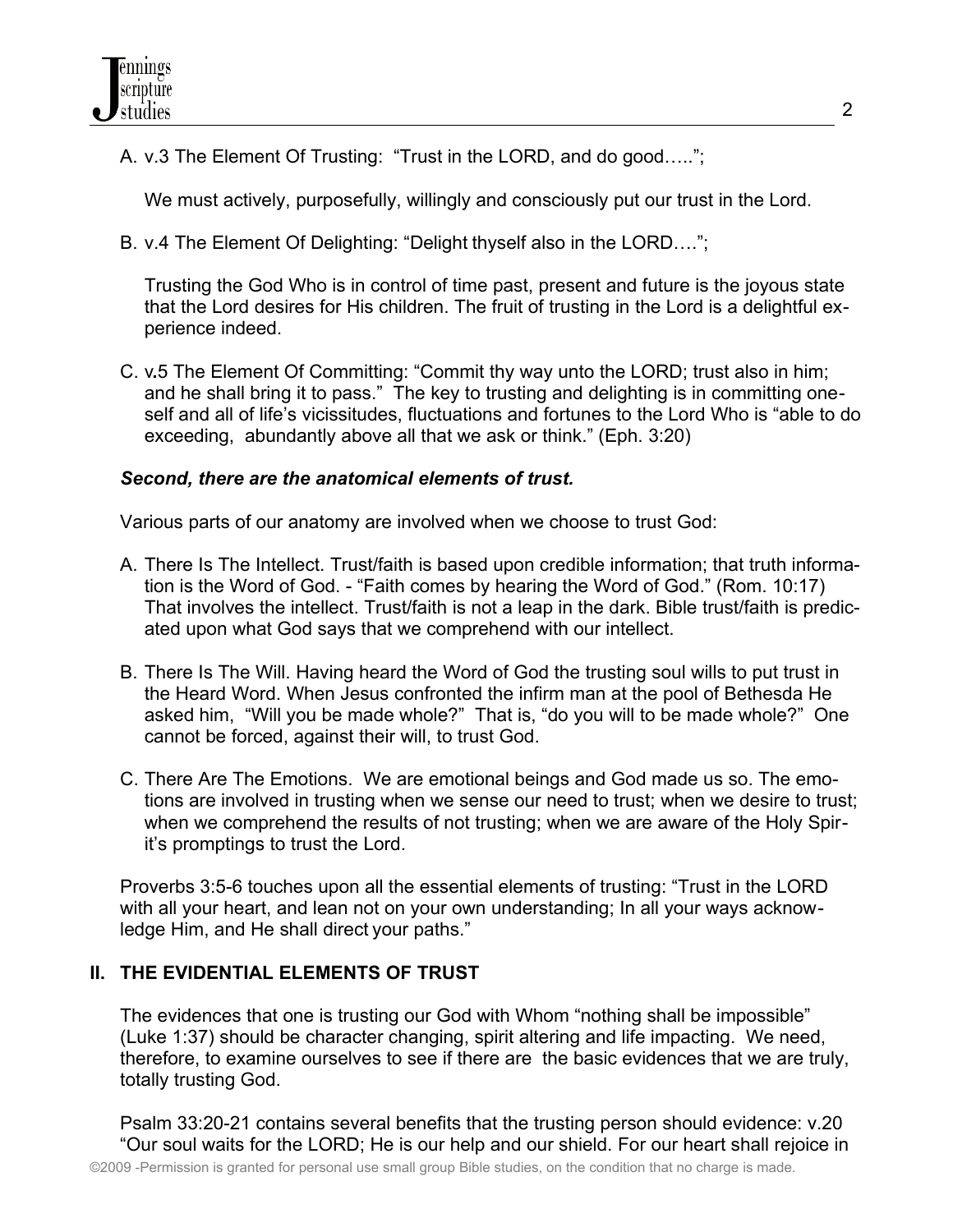Him, because we have trusted in His holy name. Let Your mercy, O LORD, be upon us, Just as we hope in You."

Notice the attitude that the writer evidences in these verses:

A. I Will Not FIDGET For He Is My Parent. v. 20 "Our soul *waits* for the LORD."

Fidget: is defined as "a restless or nervous state." I have known people who couldn't relax in the everlasting arms of the Lord and enjoy the journey to heaven. Naomi said to Ruth, "Sit still, my daughter" (Ruth 3:18) Female or male, we need to heed Naomi's advice and wait patiently upon the Lord as Psalm 37:7 instructs us, "Restin the LORD, and wait patiently for Him."

B. I Will Not FAIL For He Is My Partner.

v.20 "…He is our *help."* There is a book titled, "God Is My Co-Pilot" by Gen. Robert Lee Scott Jr., USAF , retired. If God is our co-pilot, better yet, our Pilot, how then can we crash? Hudson Taylor, missionary to China said, "If God is your Partner make your plans large!" Paul reminds us "we are laborers together with God" (I Cor. 15:58) therefore, we cannot fail as long as we are in partnership with Him!

C. I Will Not FEAR For He Is My Protector.

v. 20 "our *shield.*" The Christian life is a battleground, not a playground, that is why we need a shield. The Lord said to Abraham, "I am your shield" (Gen. 15:1) and what He was to Abraham He is to all His children. Nothing can come to me unless it comes through my God Who is my shield. Therefore, I will not fear for I am trusting Him to shield me!

D. I Will Not FROWN For He Is My Praise.

v. 21 "our heart shall *rejoice* in Him, because we have trusted in His holy name." Some saints may have Christ in their heart but they haven't notified their face yet!

**ILLUST.** A little girl came home from school and walking into the house she said, "Mom, I saw a Christian down the street." The Mom asked, "How do you know he was a Christian?" The daughter replied, "He must have been, Mom, he looked so sad!" Frowns are not becoming to the trustful.

E. I Will Not FRET For He Is My Prospect.

v.*22* "Let Your mercy, O LORD, be upon us, just as we *hope* in You." Jesus is coming any time now and the "blessed hope" (Titus 2:13) truth ought to eliminate all the worry warts from our outlook..

**ILLUST.** I had a neighbor who was a hand wringing fretter! When not otherwise occupied with work that required the use of her hands she would wring her hands con-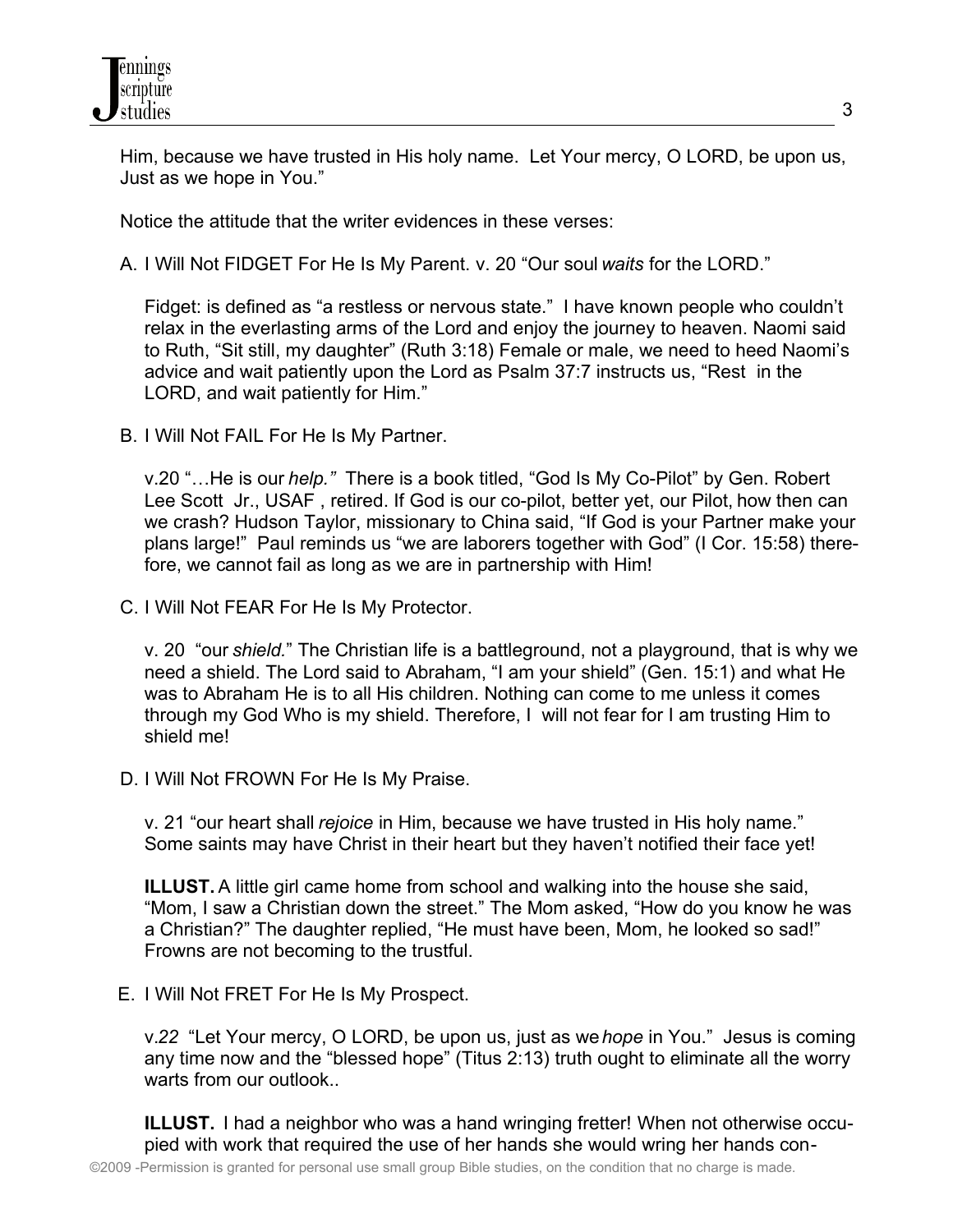stantly and verbalize pessimistically regardless of the subject being discussed. If we spoke about the nice weather she would say, "Yes, but it might rain"; if we said, "Your lawn looks nice" she would reply, "Yes, but it might die this summer"; if we said, "The Lord really met with us at church Sunday" she would respond, "Yes, but the Devil is out to get us all!" You couldn't win. She was born in a negative mood, objective case and with a restless disposition!

Living a life of true and total trust in the Lord will affect our attitude in every area of life for He is our Parent, Partner, Protector, Praise and Prospect. Therefore, I will not fret, fail, fear, frown or fret! These evidences are just some of the testimonies that trust is more than a truth that we talk but a life that we live.

**ILLUST**. Down at the bank the other day, I saw an office door marked, "Trust Officer." He is the fellow to see if you want to set up a Trust Fund. Many Christians trust the human Trust Officer, but do not trust the Holy Trust Officer. Our Holy Trust Officer is too good to be unkind and to wise make mistakes. Put your trust where God put your sins – on Christ! Are there evidences that you are doing that?

### **III. THE ETERNAL EFFECTS OF TRUSTING.**

Trusting impacts not only our earthly existence but our eternity as well. Psalm 16:11 bears this out. In the first verse of Psalm 16 the Psalmist declares his commitment: "Preserve me O God for in you I put my *trust.*" And in the last verse he demonstrates his confidence: v. 11 "You will show me the *path* of life; In Your *presence* is fullness of joy; at Your right hand are *pleasures* forevermore."

In Psalm 16:11 there are 3 Eternal Effects from trusting the Lord:

A. We Discover The Path Of Life.

v.11"You will show me the *path* of life." There is a Pathway to glory: Jesus said, "I am the way" (John 14:6); There is a Portal to the Pathway: Jesus also said, "I am the door" (John 10:7 & 9). The Door must be entered, the Path taken if we are to experience the eternal effects of trusting Him.

B. We Dwell In The Presence Of The Lord.

v.11 "In Your *presence* is fullness of joy." Walking the Path of Life with the Lord is a joyous experience here on earth and, like Enoch, one of these days we will walk right off this earth into the Father's house!

C. We Delight In The Pleasures That Last.

v.11 "At Your righthand are *pleasures* forevermore." Moses is a great example of one who passed up the pleasures of earth for the pleasures that are eternal: "By faith Moses, when he became of age, refused to be called the son of Pharaoh's daughter,